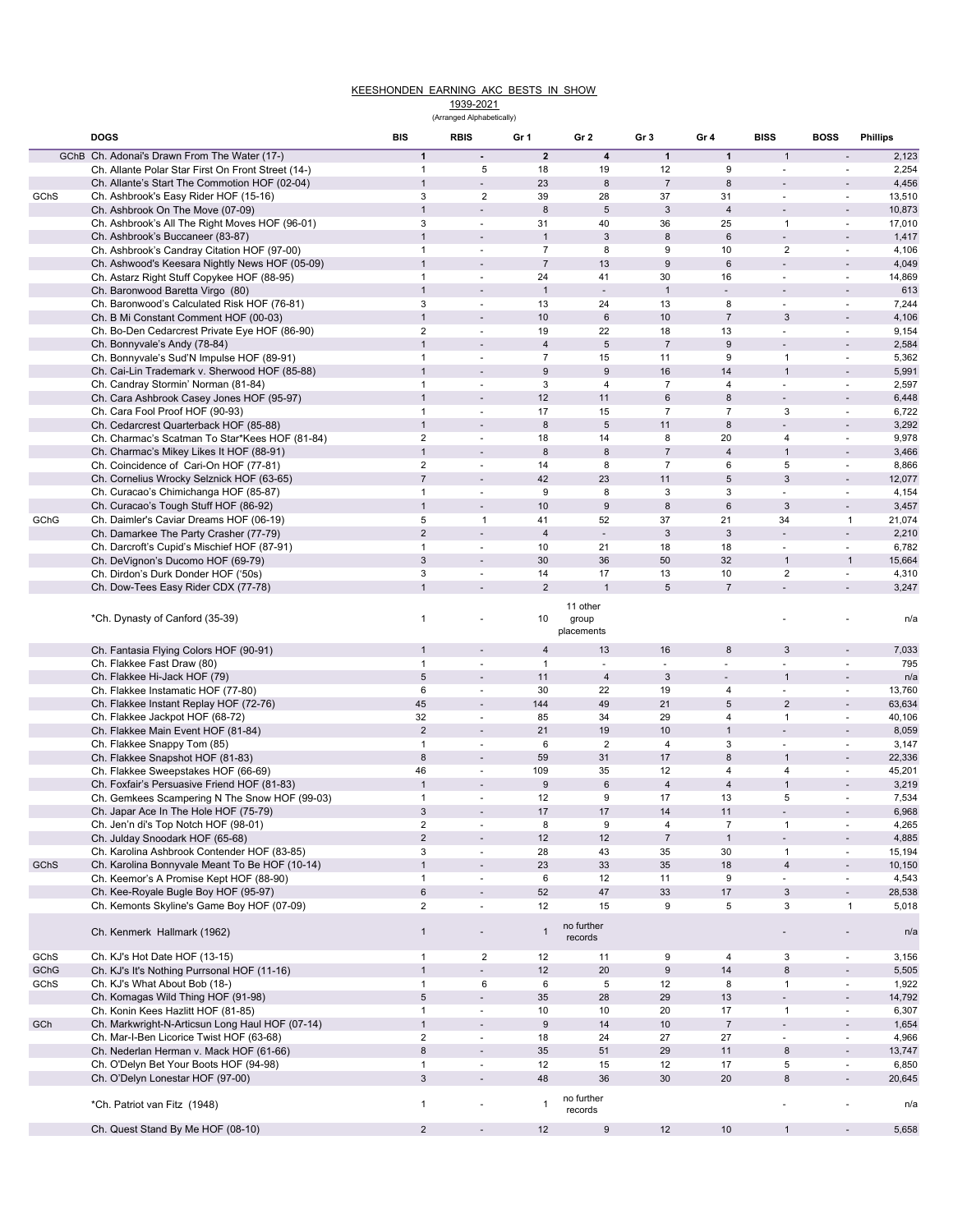|             | Ch. Rikki Van Armel, CD (59-63)                 | $\mathbf{1}$              |                | $\mathbf{1}$     | 3                                 | $\overline{4}$            | $\overline{7}$           |                |                          | 1,091  |
|-------------|-------------------------------------------------|---------------------------|----------------|------------------|-----------------------------------|---------------------------|--------------------------|----------------|--------------------------|--------|
| GChG        | Ch. Ruttkay Chance HOF (09-14)                  |                           |                | 12               | 13                                | 19                        | 18                       |                |                          | 4,762  |
|             | Ch. Ruttkay Commander HOF (79-83)               | $\mathbf{1}$              |                | 12               | 28 other<br>group<br>placements   |                           |                          |                |                          | n/a    |
|             | Ch. Ruttkay Heir Apparent HOF (57-60)           | $\mathbf{1}$              |                | $\boldsymbol{7}$ | $\overline{4}$                    | 15                        | $\bf8$                   |                |                          | 1,724  |
|             | Ch. Ruttkay Sirius HOF (70-75)                  | $\overline{2}$            |                | 15               | 26                                | 19                        | 14                       | $\overline{2}$ | ÷                        | 7,834  |
|             | Ch. Shakota's Shot In The Dark HOF (07-08)      | $\overline{1}$            |                | 6                | 10                                | 5                         | 11                       | $\overline{1}$ | Ē,                       | 2,845  |
|             | Ch. Sherwood Karizma Hi Ho Silver HOF (02-04)   | $\mathbf{1}$              | ٠              | 6                | 15                                | 5                         | 8                        | ä,             | ÷,                       | 3,902  |
| GChS        | Ch. Showtyme's Happy Feet HOF (11-19)           | $\mathbf{1}$              |                | 10               | 10                                | $\boldsymbol{9}$          | 11                       | $\overline{2}$ | $\overline{1}$           | 2,886  |
|             | Ch. Silver Frost Huggy Bear (77-80)             | $\mathbf{1}$              | ÷              | $\overline{2}$   | ×.                                | 5                         | $\overline{2}$           | $\mathbf{1}$   | ÷                        | 1,061  |
| GChP        | Ch. Skyline Summerwind Order In The Court (17-) | 8                         | 10             | 72               | 62                                | 46                        | 28                       | 23             | $\sim$                   | 25,624 |
| GChB        | Ch. Skyline's Path To The Highest Peak (17-20)  | $\overline{c}$            | ÷.             | 6                | 5                                 | 17                        | $\overline{5}$           | $\mathbf{1}$   | ÷                        | 3,107  |
| GChP        | Ch. Skyline's Unit Of Measure HOF (11-)         | 26                        | 40             | 162              | 99                                | 48                        | 22                       | 37             |                          | 54,333 |
| GChG        | Ch. Sprookje N Sherwood Special Blendz (16-)    | $\mathbf{1}$              | $\mathbf{1}$   | 24               | 33                                | 33                        | 29                       | $\mathbf{1}$   | ÷,                       | 8,116  |
| GChP        | Ch. Sprookje Lunar Appellation HOF (08-14)      | $\mathbf{1}$              |                | 10               | 17                                | 19                        | 17                       | 3              |                          | 5,950  |
|             | Ch. Star*Kees Dingbat, CD HOF (74-77)           | 3                         | ÷.             | 12               | 9                                 | 12                        | 6                        | 6              | ÷,                       | 9,803  |
| <b>GChS</b> | Ch. Summerwind's Frequent Flyer (21)            | $\overline{1}$            |                | 15               | 15                                | $\overline{9}$            | 13                       | $\overline{5}$ | 2                        | 5,601  |
| GChG        | Ch. Summerwind's Rumor Has It HOF (10-13)       | 3                         | $\blacksquare$ | 43               | 44                                | 40                        | 18                       | 6              | $\overline{\phantom{a}}$ | 16,282 |
|             |                                                 |                           |                |                  |                                   |                           |                          |                |                          |        |
|             | Ch. Taes II Van Fitz HOF ('50s)                 | $\mathbf{1}$              |                | 15               | 12 other<br>group<br>placements   |                           |                          |                |                          | n/a    |
|             | E/A Ch. Tom Tit of Evenlode HOF (--54)          | $\boldsymbol{2}$          |                | 10               | many other<br>group<br>placements |                           |                          |                |                          | n/a    |
| GChB        | Ch. Trumpet's Good Times Roll HOF (15-16)       | 2                         | $\overline{4}$ | 12               | 13                                | 15                        | 6                        |                |                          | 4,127  |
|             | Ch. Trumpet's Me And My Shadow HOF (98-00)      | $\mathbf{1}$              |                | 12               | 19                                | 19                        | $\overline{7}$           | 3              | $\overline{\phantom{a}}$ | 7,480  |
|             | Ch. Trumpet's Mr. Bojangles HOF (00-04)         | $\mathbf{1}$              |                | 25               | 22                                | 22                        | $\overline{7}$           | $\overline{4}$ | $\overline{1}$           | 10,362 |
| GChS        | Ch. Trumpet's No Questions Asked HOF (13-16)    | 3                         | $\overline{5}$ | 25               | 24                                | 13                        | $\overline{7}$           | Ĭ.             | ÷,                       | 6,659  |
|             | Ch. Trumpet's Put A Spell On You HOF (02-04)    | $\overline{2}$            |                | 24               | 12                                | 15                        | $\overline{1}$           | $\overline{1}$ |                          | 5,655  |
|             |                                                 | 3                         | ÷.             | 42               |                                   | 37                        |                          | 13             | $\bar{a}$                |        |
|             | Ch. Trumpet's Send In The Clowns HOF (97-01)    | $\mathbf{1}$              |                |                  | 45                                |                           | 14                       |                |                          | 18,069 |
| GCh         | Ch. Trumpet's Shoot To Thrill HOF (10-11)       |                           |                | 8                | $\sqrt{7}$                        | 9                         | $\,6\,$                  | $\sqrt{4}$     | $\mathbf{1}$             | 3,191  |
| <b>GCHB</b> | Ch. Trumpet's So What'Cha Want HOF (16-17)      | $\mathbf{1}$              | $\overline{1}$ | $\overline{7}$   | 15                                | 8                         | 10                       | $\sqrt{2}$     |                          | 2,846  |
| GCh         | Ch. Trumpet's Ticket To Ride HOF (05-13)        | $\mathbf{1}$              |                | 8                | 17                                | 15                        | 9                        | $\overline{1}$ | $\mathbf{1}$             | 5,562  |
| GChS        | Ch. Trumpet's You Could Be Mine HOF (13-15)     | $\mathbf{1}$              | $\overline{2}$ | 9                | 14                                | 9                         | 5                        | 6              | $\mathbf{1}$             | 3,204  |
|             | Ch. Vandys Malik HOF (87-95)                    | 6                         |                | 34               | 28                                | 15                        | 17                       | 17             | ÷.                       | 20,006 |
|             | Ch. Van Fitz Bingo HOF (-55)                    | 6                         | ÷.             | 20               | 22                                | 3                         | 3                        | ÷.             | ÷                        | 4,461  |
|             | Ch. Vangabang of Vorden HOF (57-61)             | 5                         |                | 38               | 50                                | 23                        | $10$                     | L.             | $\mathbf{1}$             | 10,516 |
|             | Ch. Van On's Gladly (58-61)                     | $\overline{2}$            | ÷.             | 9                | $\blacksquare$                    | $\sim$                    | ä,                       | ä,             | $\overline{\phantom{a}}$ | 343    |
|             | Ch. Vereeren of Vorden (63-68)                  | $\overline{1}$            |                | $\overline{2}$   | $\overline{5}$                    | $\overline{7}$            | $\overline{2}$           | 3              |                          | 3,393  |
|             | Ch. Von Storm's Emerson Prince Piet HOF (64-68) | 4                         | $\blacksquare$ | 12               | 13                                | 14                        | $\overline{7}$           | 3              | $\overline{\phantom{a}}$ | 7,199  |
|             | Ch. Waakzaam Winkel CD (71-75)                  | $\mathbf{1}$              |                | $\overline{1}$   | $\overline{2}$                    | $\overline{\mathbf{4}}$   | $\overline{4}$           | $\overline{1}$ | $\overline{a}$           | 2,278  |
|             | E/A Ch. Waarborg of Wistonia HOF (?-53)         | 10                        | ÷.             | 32               | $\mathbf{1}$                      | ÷,                        | ä,                       |                | ä,                       | n/a    |
|             | Ch. Windfall Ace High (67-68)                   | $\mathbf{1}$              |                | $\overline{1}$   | $\sqrt{3}$                        | $\ensuremath{\mathsf{3}}$ | $\sqrt{3}$               |                | $\overline{a}$           | 509    |
|             | Ch. Windrift's Gambler CD HOF (81-87)           | 3                         | ÷.             | 23               | 33                                | 34                        | 24                       | 3              | $\overline{2}$           | 18,026 |
|             | Ch. Windrift's Mutual Funds HOF (05-06)         | $\overline{2}$            |                | 14               | 14                                | 11                        | 15                       | $\overline{4}$ | $\overline{a}$           | 8,438  |
|             | Ch. Windrift's Producer HOF (84-86)             | 6                         | ÷.             | 16               | 6                                 | 18                        | 11                       | $\overline{2}$ | $\overline{\phantom{a}}$ | 12,211 |
|             | Ch. Windrift's Rebel Rouser HOF (89-90)         | $\mathbf{1}$              |                | 6                | 11                                | 11                        | $6\phantom{1}6$          | $\overline{1}$ |                          | 6,730  |
|             | Ch. Windrift's Summertime Blues HOF (92-98)     | 8                         | ÷              | 53               | 49                                | 36                        | 31                       | 18             | $\sim$                   | 37,809 |
|             | Ch. Worrall of Wistonia HOF (58-60)             | $\ensuremath{\mathsf{3}}$ |                | 10               | $\boldsymbol{9}$                  | $\sqrt{5}$                | $\sqrt{2}$               |                | Ē,                       | 2,521  |
|             | E/A/C Ch. Wrocky of Wistonia HOF (55-56)        | 15                        | ٠              | 30               | $\overline{2}$                    | ÷,                        | ä,                       | $\mathbf{1}$   | ÷                        | 7,125  |
| GChB        | Ch. Wund-R Y's Best Kept Secret HOF (06-13)     | $\overline{1}$            |                | 6                | $\,8\,$                           | 11                        | 8                        | 5              | Ē,                       | 3,081  |
|             | E/A Ch. Wylco of Wistonia HOF (54)              | 3                         |                | 19               | $\overline{7}$                    | $\overline{4}$            | $\overline{\phantom{a}}$ | $\mathbf{1}$   | $\overline{\phantom{a}}$ | 2,009  |
|             | Ch. Wyndspell Bohica v. Star*Kees HOF (86-89)   | $\overline{4}$            |                | 15               | $\boldsymbol{9}$                  | 11                        | 8                        | 3              | $\overline{2}$           | 10,932 |
|             | Ch. Wynstraat's Garry CD HOF (55-61)            | $\mathbf{1}$              | ä,             | 8                | 17                                | 18                        | 30                       |                | ä,                       | 2,853  |
|             | Ch. Wynstraat's Kerk HOF ('50s)                 | $\mathbf{1}$              |                | 31               | 36                                | 24                        | 17                       | 5              |                          | n/a    |
|             |                                                 |                           |                |                  |                                   |                           |                          |                |                          |        |